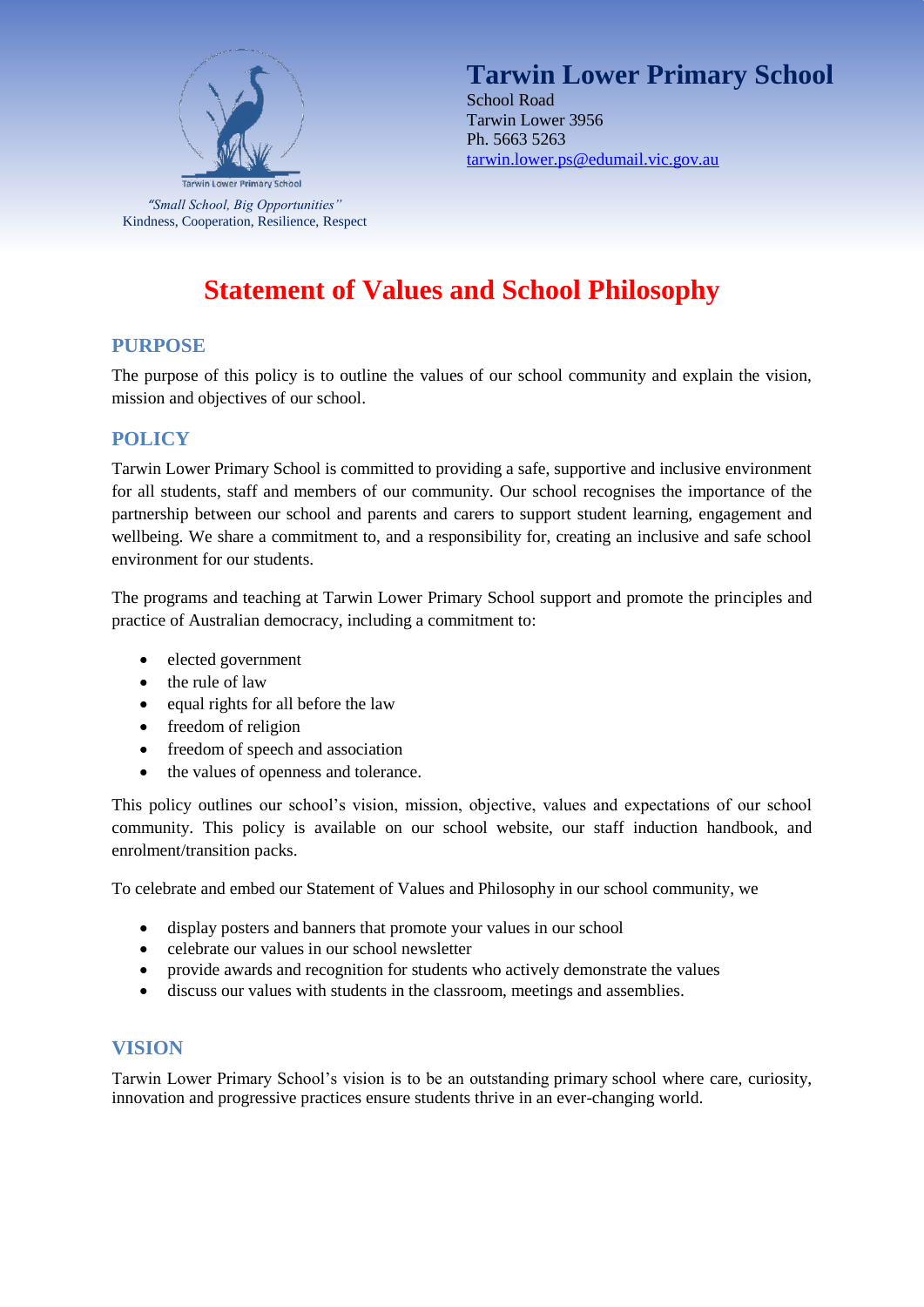## **MISSION**

Tarwin Lower Primary School's mission is to nurture our students to:

• be independent lifelong learners who are well equipped to meet the challenges of an ever-changing world.

- think and learn through problem solving.
- achieve personal success and excellence.
- demonstrate ethical, social and environmental responsibility.
- be active, happy, engaged and productive citizens.

### **OBJECTIVE**

Tarwin Lower Primary School's objective is to for all our students to live our values of kindness, cooperation, resilience and respect. For our students to have a deep understanding of their learning and to become self-motivated, life-long learners. We believe in Educating the Whole Child, and so want our students to leave Tarwin Lower Primary School being better people in mind, body and soul.

## **VALUES**

Tarwin Lower Primary School's values are;

#### Kindness

Kindness means supporting, helping and caring about others. It means being friendly, thoughtful, giving encouragement and listening to people. Kindness is including others. It is being patient, trying to understand and not judging.

#### Co-operation

Co-operation means working together, sharing, listening, encouraging, and being fair. It means everyone having a say, and if you don't agree, understanding how to negotiate solutions.

#### Resilience

Resilience is Bouncing Back. It is understanding that bad times don't last and being optimistic. To concentrate on the positives and keep things in perspective.

#### Respect

Respect yourself, others, the school, and the environment. Respecting people in person and on-line. Self-respect is always trying your best, and taking responsibility for your own learning and behaviour.

We apply these values in our everyday dealings with each other and in the development of our programs and policies.

## **BEHAVIOURAL EXPECTATIONS**

Tarwin Lower Primary School acknowledges that the behaviour of staff, parents, carers and students has an impact on our school community and culture. We acknowledge a shared responsibility to create a positive learning environment for the children and young people at our school.

As principals and school leaders, we will:

• model positive behaviour and effective leadership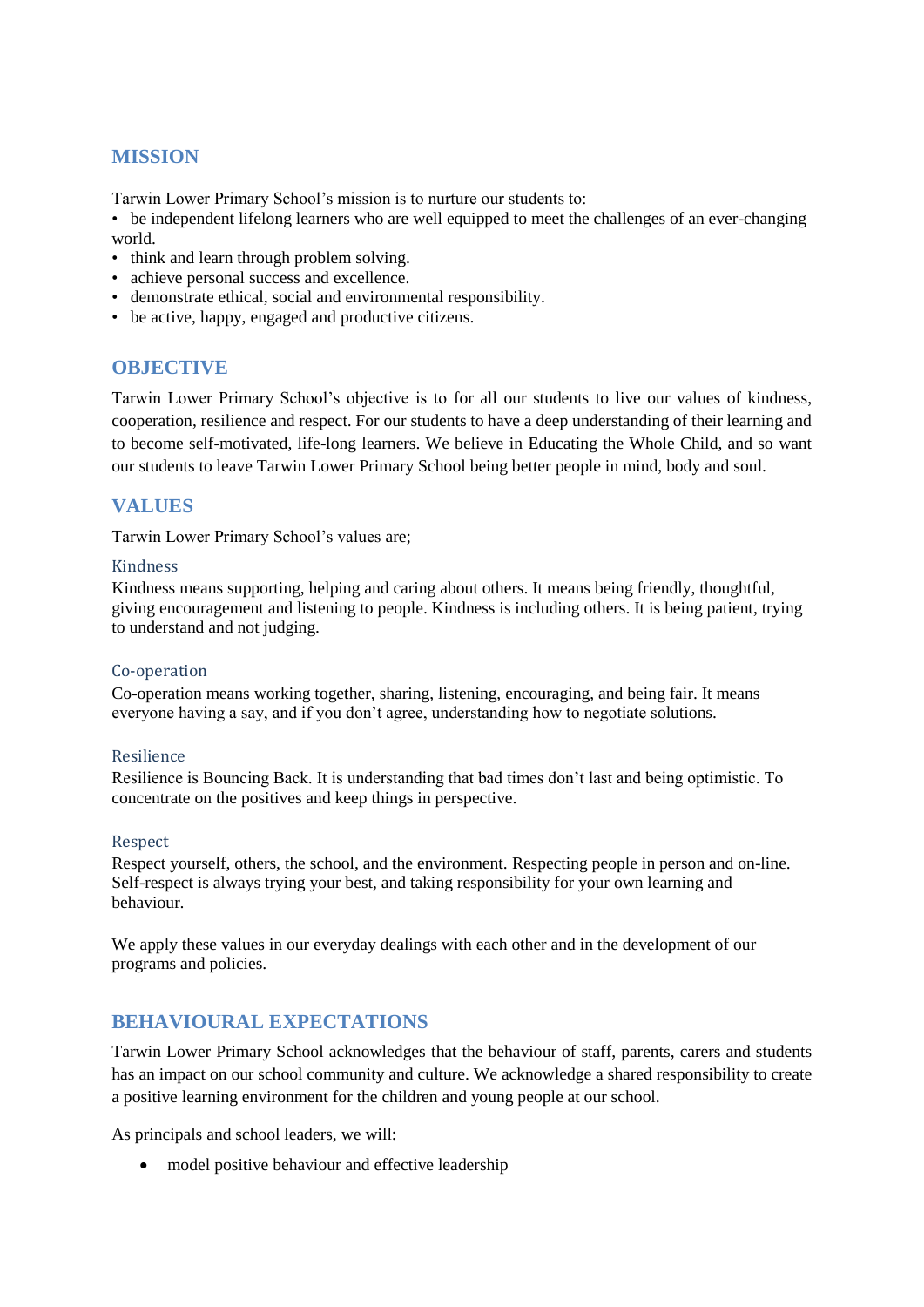- communicate politely and respectfully with all members of the school community
- work collaboratively to create a school environment where respectful and safe behaviour is expected of everyone
- behave in a manner consistent with the standards of our profession and meet core responsibilities to provide safe and inclusive environments
- plan, implement and review our work to ensure the care, safety, security and general wellbeing of all students at school
- identify and support students who are or may be at risk
- do our best to ensure every child achieves their personal and learning potential
- work with parents to understand their child's needs and, where necessary, adapt the learning environment accordingly
- respond appropriately when safe and inclusive behaviour is not demonstrated and implement appropriate interventions and sanctions when required
- inform parents of the school's communication and complaints procedures
- ask any person who is acting in an offensive, intimidating or otherwise inappropriate way to leave the school grounds.

As teachers and non-teaching school staff, we will:

- model positive behaviour to students consistent with the standards of our profession
- communicate politely and respectfully with all members of the school community
- proactively engage with parents about student outcomes
- work with parents to understand the needs of each student and, where necessary, adapt the learning environment accordingly
- work collaboratively with parents to improve learning and wellbeing outcomes for students with additional needs
- communicate with the principal and school leaders in the event we anticipate or face any tension or challenging behaviours from parents
- treat all members of the school community with respect.

As parents and carers, we will:

- model positive behaviour to our child
- communicate politely and respectfully with all members of the school community
- ensure our child attends school on time, every day the school is open for instruction
- take an interest in our child's school and learning
- work with the school to achieve the best outcomes for our child
- communicate constructively with the school and use expected processes and protocols when raising concerns
- support school staff to maintain a safe learning environment for all students
- follow the school's processes for communication with staff and making complaints
- treat all school leaders, staff, students, and other members of the school community with respect.

As students, we will:

- model positive behaviour to other students
- communicate politely and respectfully with all members of the school community.
- comply with and model school values
- behave in a safe and responsible manner
- respect ourselves, other members of the school community and the school environment.
- actively participate in school
- not disrupt the learning of others and make the most of our educational opportunities.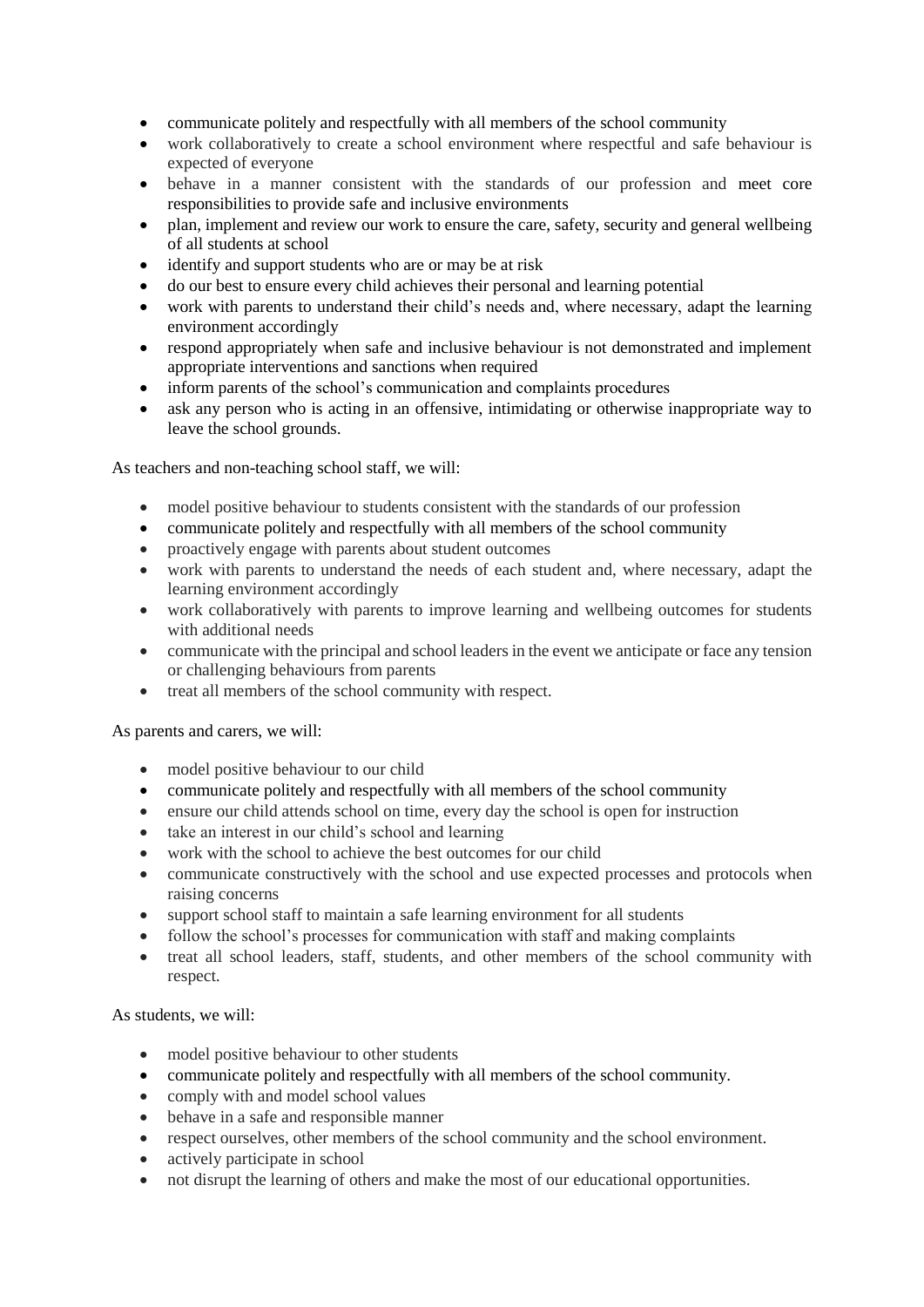As community members, we will:

- model positive behaviour to the school community
- treat other members of the school community with respect
- support school staff to maintain a safe and inclusive learning environment for all students
- utilise the school's processes for communication with staff and submitting complaints.

## **UNREASONABLE BEHAVIOURS**

Schools are not public places, and the Principal has the right to permit or deny entry to school grounds (for more information, see our *Visitors Policy*).

Unreasonable behaviour that is demonstrated by school staff, parents, carers, students or members of our school community will not be tolerated at school, or during school activities.

Unreasonable behaviour includes:

- speaking or behaving in a rude, manipulative, aggressive or threatening way, either in person, via electronic communication or social media, or over the telephone
- the use or threat of violence of any kind, including physically intimidating behaviour such as aggressive hand gestures or invading another person's personal space
- sending demanding, rude, confronting or threatening letters, emails or text messages
- sexist, racist, homophobic, transphobic or derogatory comments
- the use of social media or public forums to make inappropriate or threatening remarks about the school, staff or students.

Harassment, bullying, violence, aggression, threatening behaviour and unlawful discrimination are unacceptable and will not be tolerated at our school.

Unreasonable behaviour and/or failure to uphold the principles of this *Statement of Values and School Philosophy* may lead to further investigation and the implementation of appropriate consequences by the school Principal.

At the Principal's discretion, unreasonable behaviour may be managed by:

- requesting that the parties attend a mediation or counselling sessions
- implementing specific communication protocols
- written warnings
- conditions of entry to school grounds or school activities
- exclusion from school grounds or attendance at school activities
- reports to Victoria Police
- legal action

Inappropriate student behaviour will be managed in according with our school's *Student Wellbeing and Engagement Policy* and *Bullying Prevention Policy.*

Our *Statement of Values and School Philosophy* ensures that everyone in our school community will be treated with fairness and respect. In turn, we will strive to create a school that is inclusive and safe, where everyone is empowered to participate and learn.

## **FURTHER INFORMATION AND RESOURCES**

*Student Wellbeing and Engagement, Communication with School Staff, Respect for School Staff*.